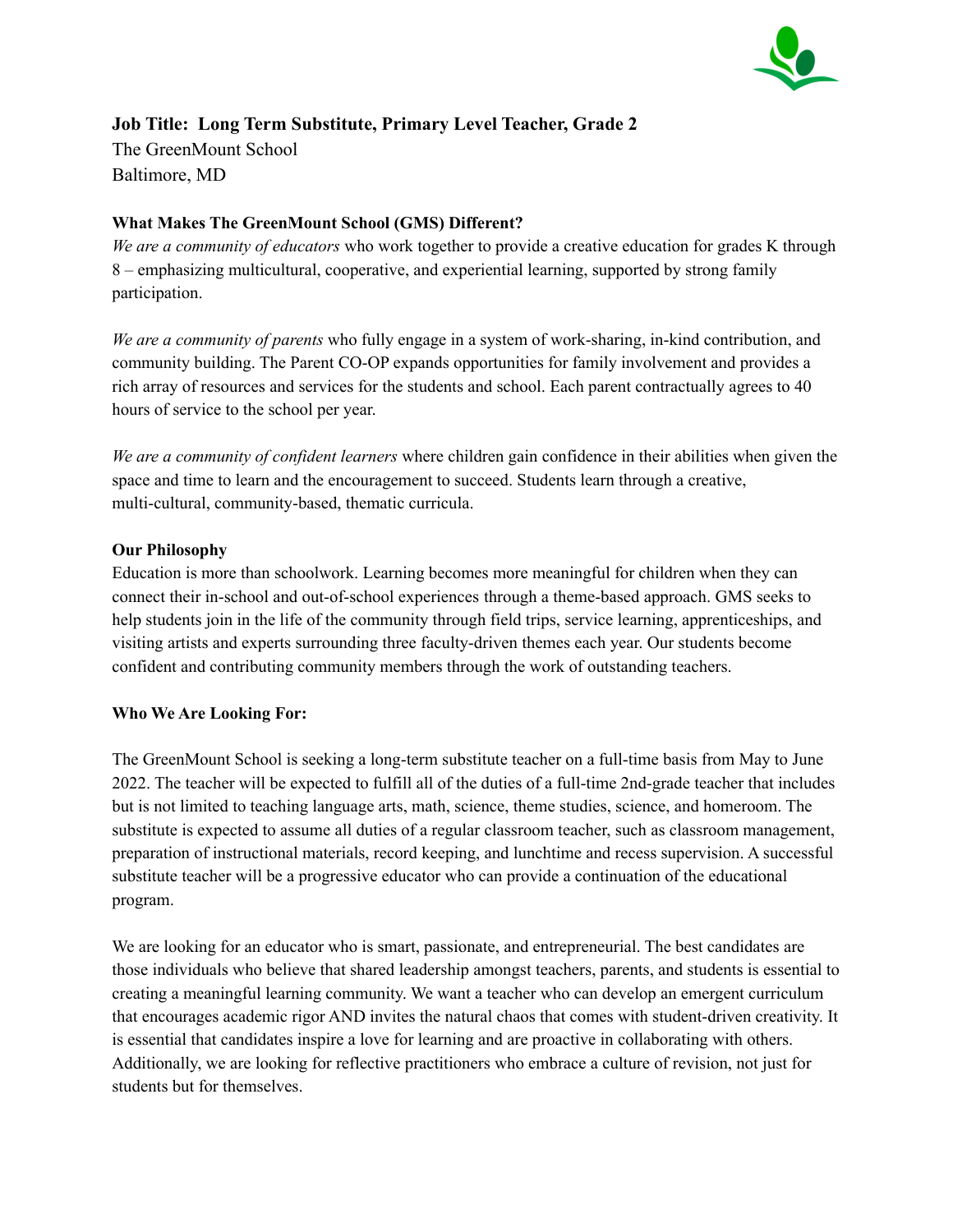

# **Job Responsibilities:**

- Develop and teach highly engaging, academically rigorous lessons that align with the GMS philosophy and mission
- Adapt instructional methods to the varying aptitude, developmental stages, and learning styles of the children in their classroom
- Collaborate with colleagues to share best practices and ensure student mastery of the curriculum
- Embrace the messiness of working in a child-centered school in which emergent curriculum and outside learning opportunities require day-to-day flexibility and lesson-adaptability
- Create lessons and experiences that will challenge and inspire students to apply skills with multidisciplinary, real-world activities and develop critical thinking skills
- Establish and uphold classroom routines that resonate with the Pillars of GreenMount -*Academics, Civility, Community, and Integrity -* to ensure a safe, respectful, and caring environment
- Observe and evaluate each student's academic, social, and emotional growth, keep appropriate records, and prepare student evaluations
- Collect and analyze data that gives an entire picture for each student and will inform decisions that must be made regarding plans to ensure growth
- Establish and develop close relationships with families, including phone calls, conferences, and regular emails
- Fosters a classroom environment that welcomes students to become reflective learners who can advocate for their learning styles
- Collaborate with faculty to develop a theme studies curriculum and performance task for students based on the three themes each year.
- Engage and participate in the full range of responsibilities of a full-time classroom teacher beyond that of the classroom that includes lunch and recess duties, weekly reports and trimester evaluation, organizing and chaperoning field trips, evening community events, and more

## **Qualifications:**

- Three years of teaching experience preferred
- A commitment to progressive pedagogy
- A strong sense of personal accountability for student achievement
- Experience teaching in the independent school setting
- A fundamental belief that all children can learn, grow, and succeed
- Experience in planning and implementing instructional materials for teaching primary level.
- *+ Experience using Language Arts and Math programming, such as Saxon math, Fountas & Pinnell reading workshop model, Lucy Calkins'writing workshop model, [Expeditionary](https://eleducation.org/) Learning [Curriculum](https://eleducation.org/), and Words their Way primary spelling program is a plus.*